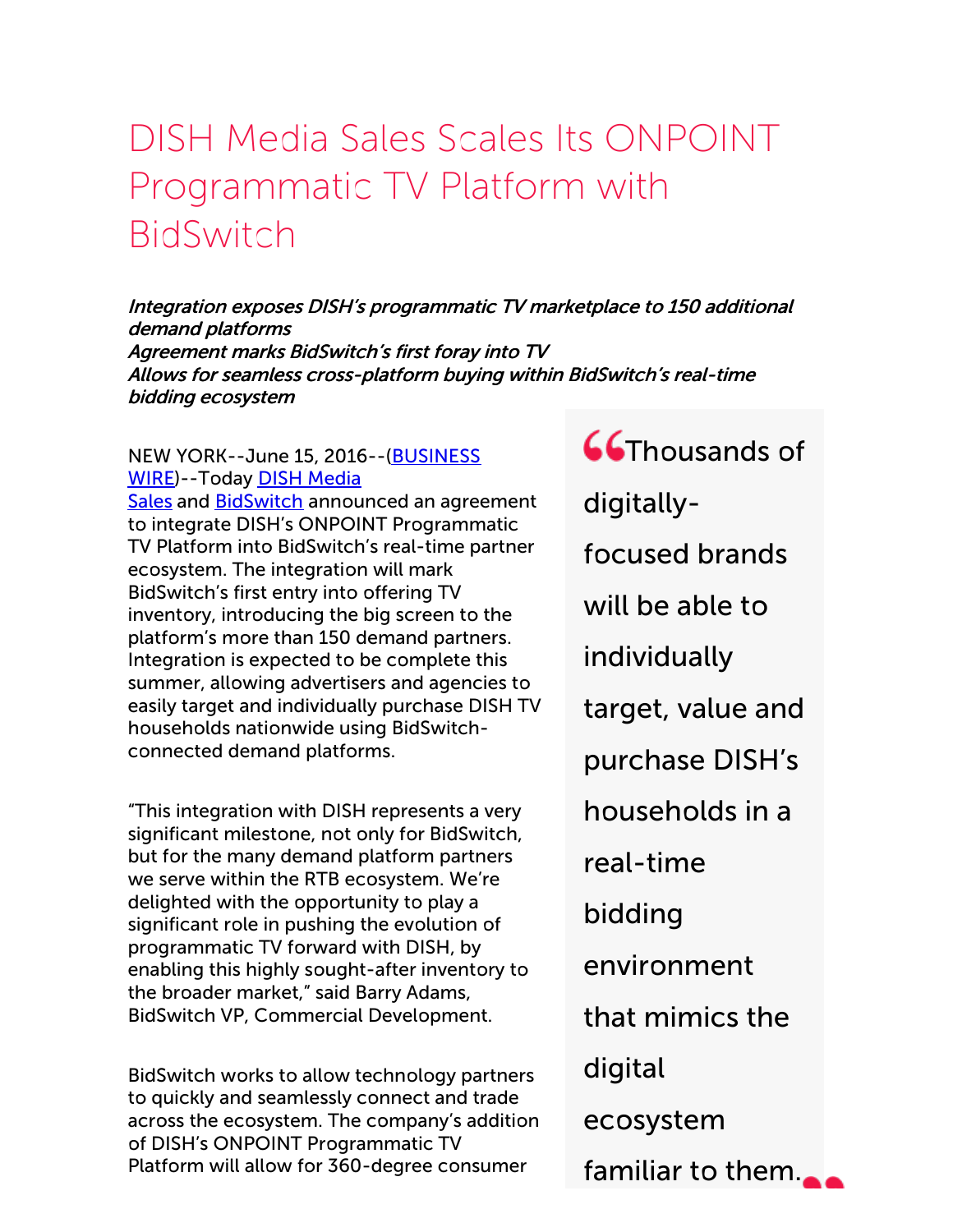reach across viewing experiences. Additionally, the integration will further enable brands to access the targeting effectiveness and scale of **DISH's [addressable](http://cts.businesswire.com/ct/CT?id=smartlink&url=http%3A%2F%2Fabout.dish.com%2Fpress-release%2Fcorporate%2Fgroupm-and-dish-media-sales-announce-groundbreaking-addressable-advertising-&esheet=51362902&newsitemid=20160615005836&lan=en-US&anchor=DISH%27s+addressable+advertising+technology&index=3&md5=5dd2b3c61012e80a2d5692128fb0a73e) advertising technology** and the full-screen ad viewability of TV.

"By connecting with BidSwitch, we can rapidly scale our programmatic TV business with a single integration that allows more than 150 demand partners to access our impressions," said Adam Gaynor, vice president of DISH Media Sales. "Thousands of digitally-focused brands will be able to individually target, value and purchase DISH's households in a real-time bidding environment that mimics the digital ecosystem familiar to them."

DISH launched the pilot of its ONPOINT [Programmatic](http://cts.businesswire.com/ct/CT?id=smartlink&url=http%3A%2F%2Fabout.dish.com%2Fpress-release%2Fproducts-and-services%2Fdish-media-sales-initiates-industrys-first-programmatic-impressi&esheet=51362902&newsitemid=20160615005836&lan=en-US&anchor=pilot+of+its+ONPOINT+Programmatic+TV+Platform+last+fall+with+three+initial+demand+partners&index=4&md5=44b09f61946a1df8c9eb445b996b923c) TV Platform last fall with three initial demand partners. The platform allows advertisers perimpression control of targeting, frequency, trafficking and buying, enhanced by aggregated set-top-box reporting.

DISH's ONPOINT Programmatic TV Platform features household-addressable advertising inventory that allows brands to deliver a targeted ad to a household utilizing anonymized data such as age, location and other consumer characteristics. The technology delivers a video ad to a DVR similar to a postcard ad being delivered to a mailbox. The ad plays in a regularly scheduled commercial break on live and recorded content to a household that has been anonymously matched to an advertiser's desired audience.

## About DISH Media Sales

DISH Media Sales provides advertising sales for leading pay-TV provider DISH Network L.L.C. and its over-the-top television service Sling TV. Through DISH Media Sales' viewer measurement tools, innovative ad technology platforms and access to high-value programming, advertisers are equipped to employ strategically positioned, demographically-targeted buys to enhance the results of their national and local media campaigns. DISH Media Sales is headquartered in New York, with offices in Chicago, Denver and Los Angeles. Visit [www.dishmediasales.com](http://cts.businesswire.com/ct/CT?id=smartlink&url=http%3A%2F%2Fwww.dishmediasales.com%2F&esheet=51362902&newsitemid=20160615005836&lan=en-US&anchor=www.dishmediasales.com&index=5&md5=ef8a90fcfcb489dcdb81a7a0e1a21d87).

Subscribe to DISH email alerts: [http://about.dish.com/alerts](http://cts.businesswire.com/ct/CT?id=smartlink&url=http%3A%2F%2Fabout.dish.com%2Falerts&esheet=51362902&newsitemid=20160615005836&lan=en-US&anchor=http%3A%2F%2Fabout.dish.com%2Falerts&index=6&md5=4ba705a35f8ca9cbe84a40e0e2d5c559)

Follow @DISHNews on Twitter: [http://www.twitter.com/DISHNews](http://cts.businesswire.com/ct/CT?id=smartlink&url=http%3A%2F%2Fwww.twitter.com%2FDISHNews&esheet=51362902&newsitemid=20160615005836&lan=en-US&anchor=http%3A%2F%2Fwww.twitter.com%2FDISHNews&index=7&md5=7962affdfbf41c8db51b6d02bf6102a6)

## About BidSwitch

BidSwitch is redefining the industry with a new approach to platform